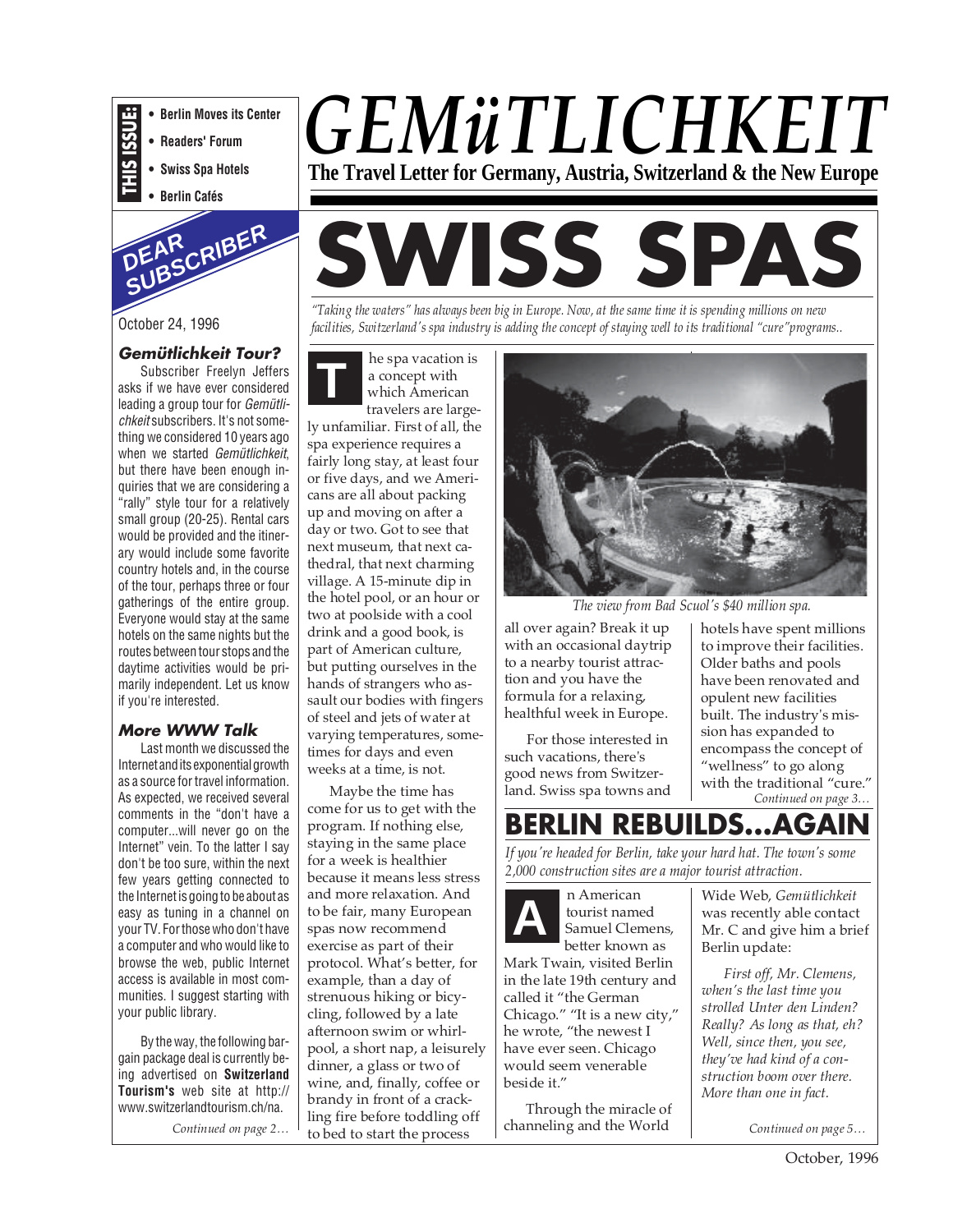#### *DEAR SUBSCRIBER Continued from page 1*

Air + Land Best Buys start at only \$1,012\* for a complete Swiss vacation package. Price includes round-trip Economy Class airfare on Swissair to Zürich or Geneva; six nights at selected 3- and 4- Star Swiss hotels throughout Switzerland; Continental or buffet breakfast; one week car rental with unlimited mileage or, with a \$113 supplement, Eight-Day Swiss Rail Pass. Call 1- 800-GO SWISS ext. 29 . \*\$892 when booked with an American Express Card..

#### **Bad Food**

One of the better hotel values we've reported on recently is the **Rebenhof** (tel. 07223/ 5406, fax 07233/52321), set smack in middle of rolling vineyards in the village of Neuweier about six miles southwest of Baden-Baden. But longtime subscriber and frequent business traveler to Germany, Bob Gillespie, stayed there recently and was disappointed enough in the food to pick up the phone and tell us about it. It's a great little hotel, just eat elsewhere.

#### **A Beer Museum**

From the publication Beer & Breweriana (a quarterly newsletter for collectors of beer paraphernalia) we learn that there is a new beer museum in Bad Schussenried, about a 30 minutes south of Ulm. The **Schussenrieder Bierkrug Museum**, owned and operated by Jurgen Ott, is also a brewery, restaurant, beer garden, Bierstube, and hotel. The address is Wilhelm-Schuissen-Str. 12, D-88427 Bad Schussenried, Germany, tel. 44 /7583 4040, fax 44 /7583 40410. Beer & Breweriana is published in Prague but subscriptions can be obtained by sending \$30 to B & B, P O Box 9261, Newark DE 19714- 9261.

#### **Hepburn Museum**

The little village of Tolochenaz, near Morges, on Lake Geneva (10 min. by train from Lausanne), once home to the late Audrey Hepburn, opened the **Audrey Hepburn Museum** this month. The museum offers a chronological overview of the star's life. Exhibits include Hepburn's Oscars, family photographs, original posters and personal documents. The museum is open Tuesday - Sunday, 11 a.m. - 3:00 p.m. (mid-November to mid-March) and 1O a.m. - 6:00 p.m. mid-March to mid-November). Entrance fee is 10 Sfr. (\$8) for adults, 8 Sfr. (\$6.50) for groups of more than 10 persons, and 5 Sfr. (\$4) for students and children. Audrey Hepburn Pavilion, Case postale 9, CH-1131 Tolochenaz, phone & fax 011 41/21- 803-6464.

#### **Tinguely Museum**

Basel has opened a museum honoring the late Swiss artist Jean Tinguely who was one of Europe's major modern artists in the post World War II era. Located in Solitudepark along the river Rhine, the museum was designed by the famous Swiss architect Mario Botta, designer of San Francisco's celebrated new Museum of Modern Art. The Tinguely Museum is open Wednesday through Sunday, from 11 a.m. to 7 p.m. Entrance fee Is 10 Sfr. (\$8) for adults and 3 Sfr. (\$2.50) for students Children to age 16 years are free. **Museum Jean Tinguely Basel**, Grenzacherstrasse/Solitudepark, CH-4002 Basel, tel. 011 41/61-681-9320, fax 011 41/61-681- 9321. Internet address is http://www.tinguely.ch.

#### **New German Shopping Hours**

After years of wrangling and acrimony, the German parliament has voted to change the country's shopping hours. Under the new law, instead of having to close at 6:30 p.m. during the week, stores will be able to stay open until 8 p.m. Opening hours on Saturdays are also extended by two hours to 4 p.m.

And now there will be fresh bread for Sunday breakfast. Most stores will remain closed on Sundays, but bakers will be allowed to make and sell their wares for three hours. Previously, gas stations and train terminals in Germany circum-

vented the law by opening small supermarkets to sell food outside of shopping hours to "travelers."

#### **Hotel Rates**

Last month we mentioned **Tradesco Tours** as a source for European hotel bookings. Here are some examples of Tradesco hotels and double room rates (rates may be substantially higher during trade fairs or special seasons): **Hotel Admiral**, Munich, \$148 to \$162; **Hotel Germania**, Munich, \$113-\$136; **Hotel Prinzregent**, Nürnberg, \$156-\$207; **City Pension**, Budapest, \$65; **Molnar Panzio**, Budapest, \$65-\$79; **City Pension Ring**, Budapest, \$65; **Hotel Hardenberg**, Berlin, \$166-\$188; **Erzherzog Johann**, Graz, \$179-\$209; **Hotel Wolf Dietrich**, Salzburg, \$162-\$213; **Kaiserpark Schonbrunn**, Vienna, \$122; **Hotel Josefshof**, Vienna, \$214-\$236; **Hotel Novomestsky**, Prague, \$106. Tradesco Tours 800-833-3402, fax 310-649-5852.

#### **5-Star Hotel Value**

**Sofitel**, the French hotel chain, again this winter offers guaranteed dollar rates of \$119, \$139, and \$159 per room, per night at select hotels throughout Europe. Available November 15, 1996 through March 2, 1997, the rates vary according to location and are available at 50 Sofitel hotels in 12 countries including Austria, Germany and Switzerland. Rates include daily buffet breakfast, service charges and government taxes (city taxes may apply in some locations). Prices are subject to availability as certain hotels have a limited number of rooms at the sale rate. The program offers exceptional value particularly in major cities. For example, the **Sofitel Vienna's** rack rate is about \$210 and doubles **Sofitel Zürich** are about \$258. The program also allows one child age 12 or under to stay free in the parents' room. One child over age 12 is charged a rate of \$50, also including breakfast. Reservations: 1-800-763-4835.

**Gemütlichkeit** (ISSN 10431756) is published monthly by UpCountry Publishing, 2892 Chronicle Avenue, Hayward, CA 94542. TOLL FREE: 1-800/521- 6722 or 510/538-0628. Fax: 510/582-8296. e-mail rbestor@aol.comm. Subscriptions are \$67 per year for 12 issues. While every effort is made to provide correct information in this publication, the publishers can make no guarantees regarding accuracy. Periodicals postage paid in Hayward, CA. **POSTMASTER: SEND ADDRESS CHANGES TO:** Gemütlichkeit, 2892 Chronicle Ave., Hayward, CA 94542 **Editor & Publisher:** Robert H. Bestor, Jr. **Associate Editors:** Elizabeth Schiller, Bruce Woelfel **Contributing Editors:** C. Fischer, R. Holliday<br>**Design & Composition:** Paul T. Merschdorf **Design & Composition:** Paul T. Merschdorf<br> **Consulting Editor:** Thomas P. Bestor **Consulting Editor: Subscription Dept:** Andy Bestor, K. Steffans Vol. 10, No.10 **CFMiTIICHKFIT HOTEL RESTAURANT RATING KEY October, 1996 Rating Scale**<br> **The Travel Letter for Germany, Austria, Switzerland & the New Europe Rating Scale Scale** Excellent 16 - 20<br>Above Average 12 - 15 Above Average Average 8 - 11<br>Adequate 8 - 11 Adequate 4 - 7<br>Unacceptable 0 - 3 Unacceptable **Hotel Rating Criteria** People/Service 30% Location/Setting 15%<br>Guestrooms 30% Guestrooms Public rooms 5% Facilities/Restaurant 20% **Special Designation G** By virtue of location, decor, charm, warmth of management, or combination thereof, an especially pleasant establishment. **<u>Value Rating</u>**<br> **Cutstanding Value** 17 - 20 Outstanding Value 17 - 20<br>Verv Good Value 12 - 16 Very Good Value 12 - 16 Average Value 9 - 11 Below Average Value 5 - 8<br>A Rip-Off 6 - 4  $A$  Rip-Off **Restaurant Criteria** Food 65% Service 20%<br>Atmosphere 15% Atmosphere *GEMüTLICHKEI*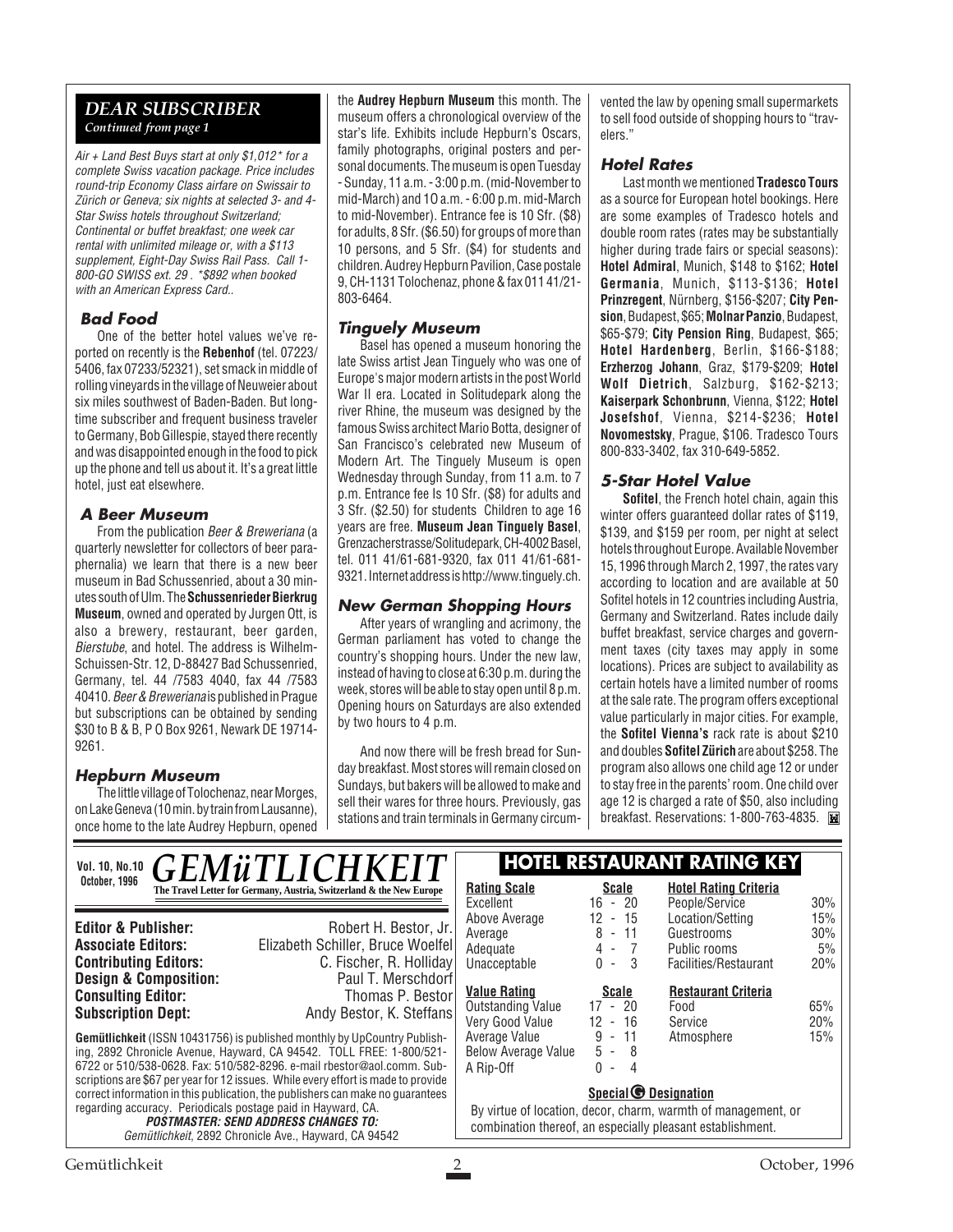#### *SWISS SPAS Continued from page 1*

They hope to add younger, healthier customers and make health maintenance as important as the treatment of illness.

Between 1990 and 1996, to improve existing facilities and expand services to meet the demands of an increasingly health-conscious clientele, the 20 spas with natural sources of thermal or mineral water that comprise the Swiss Spa Association spent nearly \$600 million.

In 1993, for example, the remote Engadine town of Scuol opened a \$40 million spa in the village center. The space-age, multilevel complex of fountains, indoor and outdoor pools, saunas, steambaths, beauty and fitness facilities, boasts a therapy center staffed by medical professionals. Under certain arrangements, hotel guests are given access to the spa which has brought the town additional visitors.

While physical exercise is now recognized by researchers as enhancing the quality of life and possibly also lengthening it, the medical benefits of such activities as sitting in a pool of warm, mineral-rich water, or in a tiny, extremely hot, wood paneled room, are less certain. Even though "taking the waters" may not guarantee a longer life, for most of us it can be fun and relaxing.

This month we review a handful of Swiss hotels which currently offer special spa packages. Some have their own facilities and others, like the **Hotel Traube** in Scuol, offer programs that allow guests free use of a municipal spa.

As you know, it costs more to travel in Switzerland. However, most of the packages listed, while perhaps not outright bargains, at least offer good value, especially for Switzerland. All prices quoted are for doubleroom occupancy. Most of the hotels mentioned offer free parking and are convenient for rail travelers.

Solbad-Hotel Beatus Merligen This quiet spa hotel is directly on Lake Thun, in Merligen, just 10 minutes by car from Interlaken. Most of its 77 comfortably-appointed rooms offer views of the lake and the Bernese Alps. Guests can stroll the hotel's extensive grounds or along the lakeshore or opt for a more vigorous outing, such as a hike to the St. Beatus stalactite caves. The hotel has two restaurants, the **Bel Air** and **Orangerie**, an outdoor, 95-degree F. mineral bath, an indoor pool, sauna, and solarium. Every evening there is live piano music and guests have access to an 18-hole golf course nearby in Unterseen/lnterlaken.

The hotel also schedules special events including classical music concerts, magic and fashion shows and boat trips. Each year, from November 19 to January 2, 100 Christmas trees bearing 20,000 lights greet guests at the hotel entrance.

The hotel's Vitality Wellness package includes six overnights, buffet breakfasts, five-course dinners, three guided hiking tours or excursions and two massages. Also included are entrance to the lakeside mineral baths with underwater massage jets, stand-up whirlpool, neck jets, aerated underwater benches and forced-current canal.

Some of Switzerland's greatest attractions — the Brienzer Rothorn, the Stockhorn, Wengen, Mürren, Grindelwald, the Jungfraujoch and the Kander Valley, for example — are within an hour's drive or train ride of the Beatus.

**Contact:** Solbad-Hotel Beatus, Merligen, CH-3658 Merligen-lnterlaken, tel 41/33 528 181, fax 41/33 513 676 **Basic Package:** Six nights double room with breakfast and dinner. **Per Person Price:** Through December 610 Sfr. (\$488) per person.

#### Casa Berno Ascona

This very quiet four-star, 71-room hotel, between Monte Verita and Ronco, just 3 kilometers from Ascona, offers wonderful views of Lake Maggiore. All guestrooms have southern exposure and a balcony. The Berno's "Wellness a la carte" package includes three or five nights lodging

plus breakfasts and dinners, welcome drink, gala Ticino dinner, one free use of the hotel's sauna and solarium plus free use of the hotel's mountain bikes, fitness room, swimming pool and sun terrace. Three nights a week there is live piano music in the hotel bar or on the bar terrace. Optional activities include guided hikes (Tuesdays), accompanied bike trips, mini-golf or golf on Lake Maggiore (Wednesdays), breakfast at a local farm or a visit to the botanical garden or wine cellar (Thursdays), canoeing on the Ticino river (advance reservation only). Also available are windsurfing, sailing (sailing and surfing school), water skiing on Lake Maggiore, tennis, golf (special golf holiday packages available), horse riding, flying and paragliding school.

Ascona is in Switzerland's Italianspeaking canton of Ticino, on Lake Maggiore. It is a town of palm trees, artists and pretty lakeside cafes. For those not strapped to a chaise at Casa Berno, easy one-day excursions are possible to Lugano and to Varese, Como, Domodossola and Milan in Italy.

**Contact:** Casa Berno, CH-6612 Ascona, tel. 41/91 791, fax 41/91 792 1114. Disabled accessible.

**Basic Package:** Three or Five nights double room with breakfast and dinner.

**Per Person Price:** Three nights 640 Sfr. (\$512), Five nights 975 Sfr. (\$780)

#### Grand Hotel Regina **Grindelwald**

Grand Hotel Regina, a stately, five-star, is located in the center of Grindelwald, within suitcase-carrying distance of the rail station. It is a member of the "Leading Hotels of the World" and "Swiss Golf Hotels." The Regina offers five-star ambiance and breathtaking views of some of the country's most famous peaks, including the Eiger North Face. Public rooms are graced with French and Swiss clocks, paintings and sculpture from the private collection of Alfred Krebs.

*Continued on page 4…* The "Eiger, Mönch Well-Being" package includes two nights' hotel, champagne buffet breakfast, fivecourse "wellness" dinner menu, two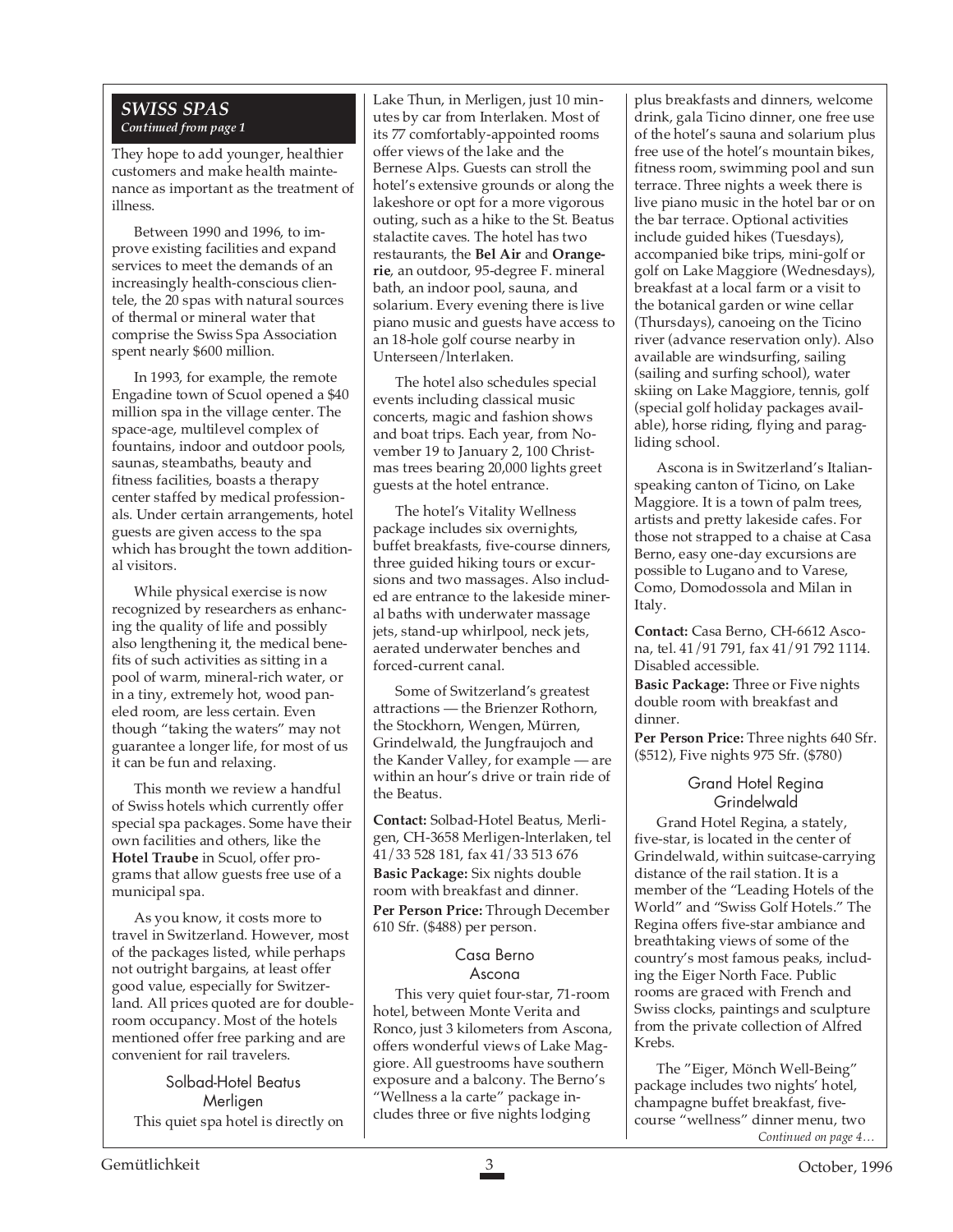#### *SWISS SPAS Continued from page 3*

massage treatments and use of the solarium for two 30-minute sessions. Meals are prepared with organic produce from the Regina's own vegetable garden.

Hotel guests dance to a live piano and orchestra every night in the hotel bar and in summer, there is a ninehole golf course and guided tours to the hotel's mountain hut.

The Regina has two heated pools, sauna, tennis court and sunbathing lawn.

Grindelwald is a somewhat touristy village that occupies one of the most beautiful sites on earth. Views from everywhere are stupendous and unforgettable. We suggest no excursions, just walk or sit and gaze at the awesome panorama. A train ride to Kleine Scheidegg and/or the Jungfraujoch is also in order.

**Contact:** Grand Hotel Regina, CH-3818 Ascona, tel. 41/33 854 5455, fax 41/33 853 4717.

**Basic Package:** Two nights double room with breakfast and dinner. **Per Person Price:** Two nights 570 Sfr. (\$456)

#### Schloss Steinegg **Hüttwilen**

Just south of the western tip of Lake Constance, in the picturesque farming village of Hüttwilen, is Steinegg Castle, a newly-renovated, 45-room hotel known for holistic health and fasting regimens.

Its "Fasting in a Romantic Castle" package includes 10 nights hotel accommodations, lectures on nutrition and fasting, morning walks with pulse measuring devices, two daily exercise classes, guided walks, individual and guided bike tours.

The modified diet, under a doctor's supervision, consists of seven days of herbal teas, broth, whey, protein drink and vegetable juices. Over the next three days guests are put on a select vegetarian regeneration diet. The program incorporates baths, massages, compresses, heat treatments, beauty afternoons, cosmetics and a lot of exercise. Other

dietary plans are also available. The hotel claims the typical weight loss is between 8 and 19 pounds.

Fitness room with light equipment, polar pulse measuring devices, cross-country bikes, ergometer bikes, table tennis, library and use of Hüttwil lake beach are among the facilities offered by the Steinegg. In addition, there are tennis courts and an indoor pool in nearby Herderen, riding stables In Frauenfeld and golf courses at Erlen and Niederbüren.

On a vacation such as this it is probably unwise to venture where temptations such as cold beer, *pommes frites* and sizzling, greasy sausages await. Those with unbreakable wills, however, should be aware that boat rides on the Bodensee and along the Rhine are nearby as are the towns of St. Gallen, Appenzell of cheesemaking fame, and, of course, Zürich.

Consult your own physician before undertaking a regimen such as this.

**Contact:** Schloss Steinegg, CH-8S36 Hüttwilen, tel. 41/52 747 1481, fax 41/52 747 1500

**Basic Package:** 10 nights double room **Per Person Price:** 10 nights, through Nov. 26, 790 Sfr. (\$632); 10 nights, Nov. 26-Dec. 18, 711 Sfr. (\$569)

#### Hotel Verenahof Baden

Located in the pedestrian zone of the spa area of Baden, the Hotel Verenahof was built 150 years ago in the romantic architectural style of the Belle Époch. It has 70 rooms and is the only hotel in the Baden spa area with direct access to the mineral baths.

The hotel's "Taking the Waters and More" package includes 7 nights hotel, buffet breakfasts and threecourse dinners, welcome cocktail party, free fitness room, sauna, daily newspapers, hotel library and access to the mineral baths.

The hotel offers a different guest program — concerts, lectures, excursions, etc. - each week.

The spa town of Baden, on the river Limmat at the foot of Jura mountains, is only 20 minutes by rail or car from Zürich. The spa, considered the most mineral rich in Switzerland, goes back to Roman times. There is a castle to explore and the old town rates a Michelin star. Easy oneday excursions might include Basel, Schaffhausen and the Rhine Falls, the medieval town of Stein am Rhein, Freiburg in Germany and Lucerne.

**Contact:** Hotel Verenahof, Kurplatz 1, CH-5400 Baden, tel. 41/56 203 9393, fax 41/56 203 9394.

**Basic Package:** Seven nights double room with breakfast and dinner. **Per Person Price:** 980 Sfr. (\$784)

#### Aparthôtel des Bains Ovronnaz

A new three-star resort hotel built in the chalet style of the region with a decor that emphasizes wood, is the Aparthôtel des Bains. Its location is particularly quiet, guestrooms offer the usual amenities and most have balconies with mountain views. A gallery connects the hotel to the modern, airy Thermalp Center with indoor and outdoor mineral pools, saunas, beauty institute and restaurants.

The hotel's seven-day package includes room, breakfast and dinner, baths, whirlpool, sauna, Turkish bath, weekly social program, underwater massage, daily pool gymnastics, a wine tasting, two guided hikes, a Valaisanne evening, introduction to the Sophrology relaxation method, a microkinetics therapy session and free mountain bike use. Tennis courts are five minutes from the hotel, there is a golf course in Sion, 16 miles away, and the region offers 150 kilometers of signed hiking trails.

Ovronnaz is a Valaisanne resort village on a sunny, south-facing terrace in the foothills of the Muveran range above the Rhône Valley, just north of the main road between Martigny and Sion. Convenient oneday excursions are possible to Sion, Montreux, Zermatt and Chamonix in France.

**Contact:** Aparthotel des Bains, Ovronnaz CH-1911, tel. 41/27 851 111, fax 41/27 851 114.

**Basic Package:** Seven nights double room with breakfast and dinner. **Per Person Price:** 990 Sfr. (\$792) per person.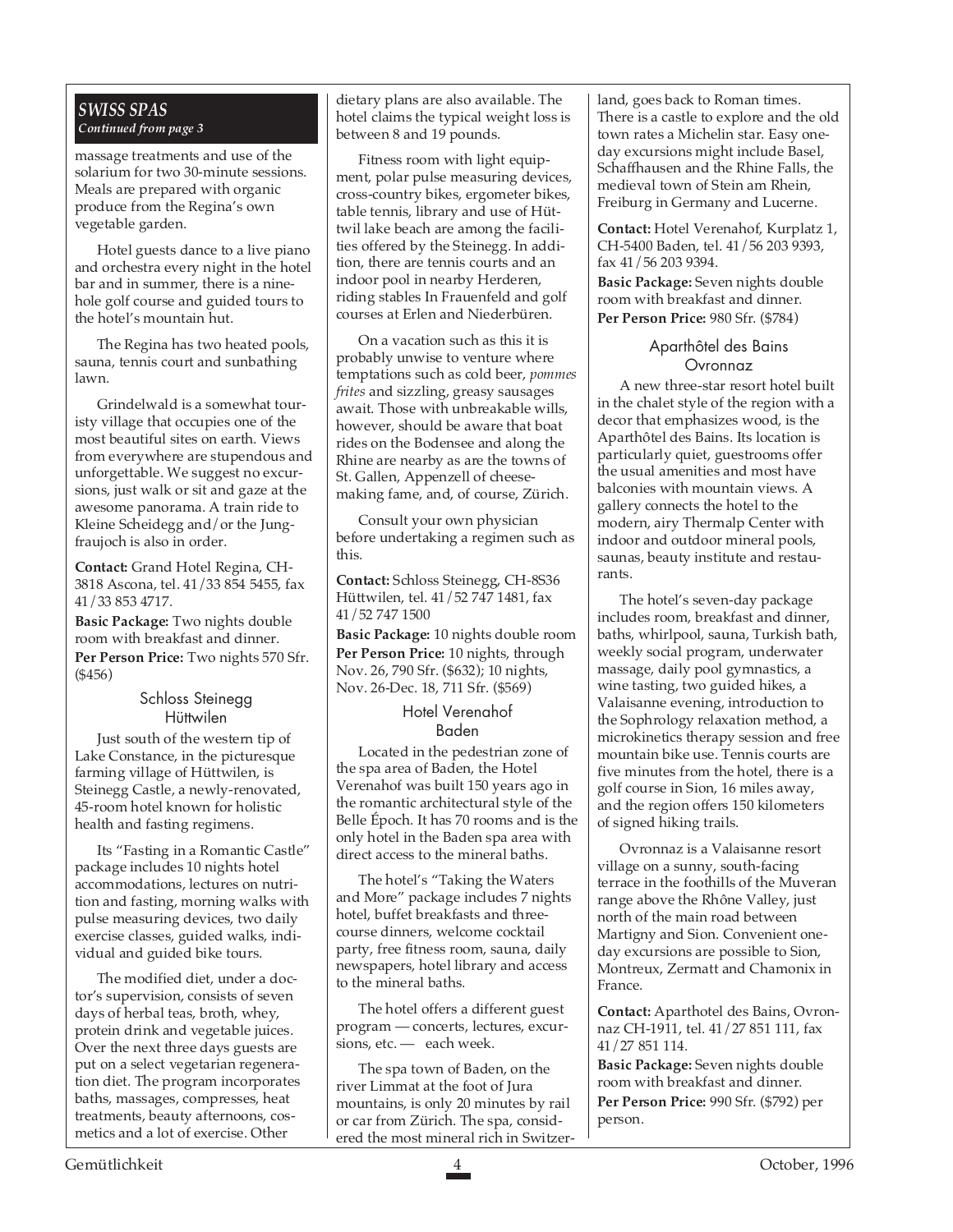#### Hotel Üja-Traube Scuol

The small, family-owned Üja-Traube hotel, with 20 pine-paneled guestrooms, is located near the center of Scuol, a two-minute walk from the town's opulent \$40 million spa which features waterfalls, grottos, a whirlpool, saunas, solariums and an impressive Roman-Irish bath. The spaceage structure is built on several levels with indoor and outdoor pools, steam bath, three types of saunas and a medically-staffed therapy center.

The Traube's "Viva Engadina" package offers seven days room plus breakfast and dinner, daily tickets to the spa, and one free entry to the Roman-Irish baths.

At Scuol, the valley narrows considerably and the craggy peaks of the Lower Engadine Dolomites loom over the town. Below Scuol, the lake dotted valley widens and offers some of the best walking in all of Switzerland. Paths in the mountains are challenging, but throughout the valley are many miles of relatively flat trails. Guided walking tours through the National Park are easily arranged. The region is reputed to have more days of sunshine than any other part of Switzerland.

Though it is in the north corner of the canton, the rest of the Engadine, including such towns and villages as St. Moritz, Pontresina, Zernez, Zuoz and Guarda, can be easily explored from Scuol.

**Contact:** Hotel Üja-Traube, Scuol CH-7550, tel. 41/081 864 1207, fax 41/081 864 8408.

**Basic Package:** Seven nights double room with breakfast and dinner. **Per Person Price:** 980 Sfr. (\$784) per M person.

#### *BERLIN REBUILDS Continued from page 1*

*You must have missed it, but after 1945 there was quite a mess. It took about 20 years to clean it up and even then they weren't able to finish the job ... What's that? Well, it was a big mess. Anyway, as I was saying, they only got around to rebuilding part of Berlin because one neighborhood was kind of on the shorts and didn't have enough cash to by new*

*lumber and stuff and so they pretty much had to leave things as they were, bullets holes and all. But a few years ago the first neighborhood and some of their rich overseas pals loaned their neighbors some bread — actually a lot of bread — and these days the town is pretty much the place to be if you own a construction crane or can pound a nail straight.*

*What happened over the last 120 years to warrant all this activity? Well, Mr. Clemens, that's a really long story but you should jump on some of these low airfares and go back. You'd probably still say Berlin looks newer than Chicago.*

### **YOU ARE LEAVING THE AMERICAN SECTOR**

#### **Berlin 1996**

Mark Twain preceded us to Berlin by a little over 100 years. At the time, I didn't know he liked it but it instantly became one of our favorite cities. An avid reader of John Le Carre and Len Deighton, my imagination took wing. I saw spies and international intrigue everywhere. A visit to the city, surrounded on all sides by the "evil empire," was a bit of living on the edge, in some ways like an amusement park ride — sort of exciting but deep down you know you're as safe as if you were home in bed, except that every now and then...

We've been back a couple of times since the wall came down and maybe this is heresy but I prefer Berlin the way it was then. At the site of the former Checkpoint Charlie stands a scaled-down replica of the Statue of Liberty. Very nice but not what I came to see. The somewhat amateurish but riveting **Checkpoint Charlie Museum** hangs on by its fingernails but doesn't seem to capture the fancy of the powers that be. Privately owned, its survival is not assured. Others must feel as I do, because Berlin tourism fell 18% last year.

Don't misunderstand, I'm all for unification and delighted we are now able to easily visit such treasure cities as Weimar and Dresden, but I miss the little thrill of adventure when crossing into the mysterious, decaying East. I also miss that feeling of relief upon returning to the West and the familiar sight of big fast cars, lively crowds and vibrant commercialism. Sure, I know it was an ersatz, utterly safe and somewhat manufactured thrill but that's the kind I like. No skydiving or Nepal mountain climbing expeditions for this lad.

Despite the fact that it's tamer these days, Berlin remains a fascinating town, even for a Walter Mittytype like me. And it's going to get even more interesting. Currently there are about 2,000 construction sites in the city. In fact, Berlin's center is gradually relocating from the Kurfürstendamm/Europa Center area to the prewar city center on the Eastern side. Springing up are Hiltons, Hyatts and Marriotts and, in the bad news category, a Planet Hollywood, no doubt complete with deafening music, greasy burgers and life-size photos of Sylvester Stallone. (A more likely hangout for *Gemütlichkeit* readers is one of our favorite restaurants anywhere, **Fofi's Estiatorio**, a Greek restaurant that's moved from the old K'damm center to the East.)

Soon to be started is the conversion of the old German Democratic Republic airport at Schönfeld into the new Berlin-Brandenburg International Airport.

Many of these construction sites, such as the resurrection of the famous **Adlon Hotel** on Pariser Platz and the mammoth Potsdamer Platz project, welcome visitors.

In 1981, standing on a little platform on the west side of the wall, I got my first look at the famous Potsdamer Platz. There were no buildings, no streets, nothing; just desolate, weed-grown vacant land, part of the "death strip" between East and West Berlin. Yet, for nearly half of this century it was Europe's busiest crossroads, roaring with streetcars, automobiles and crowds of pedestrians. Now it is reputed to be the world's largest construction site, attracting 10,000 visitors daily. Potsdamer Platz will be a city-within-a city and the corporate homes of Daimler Benz and Sony.

*Continued on page 6…*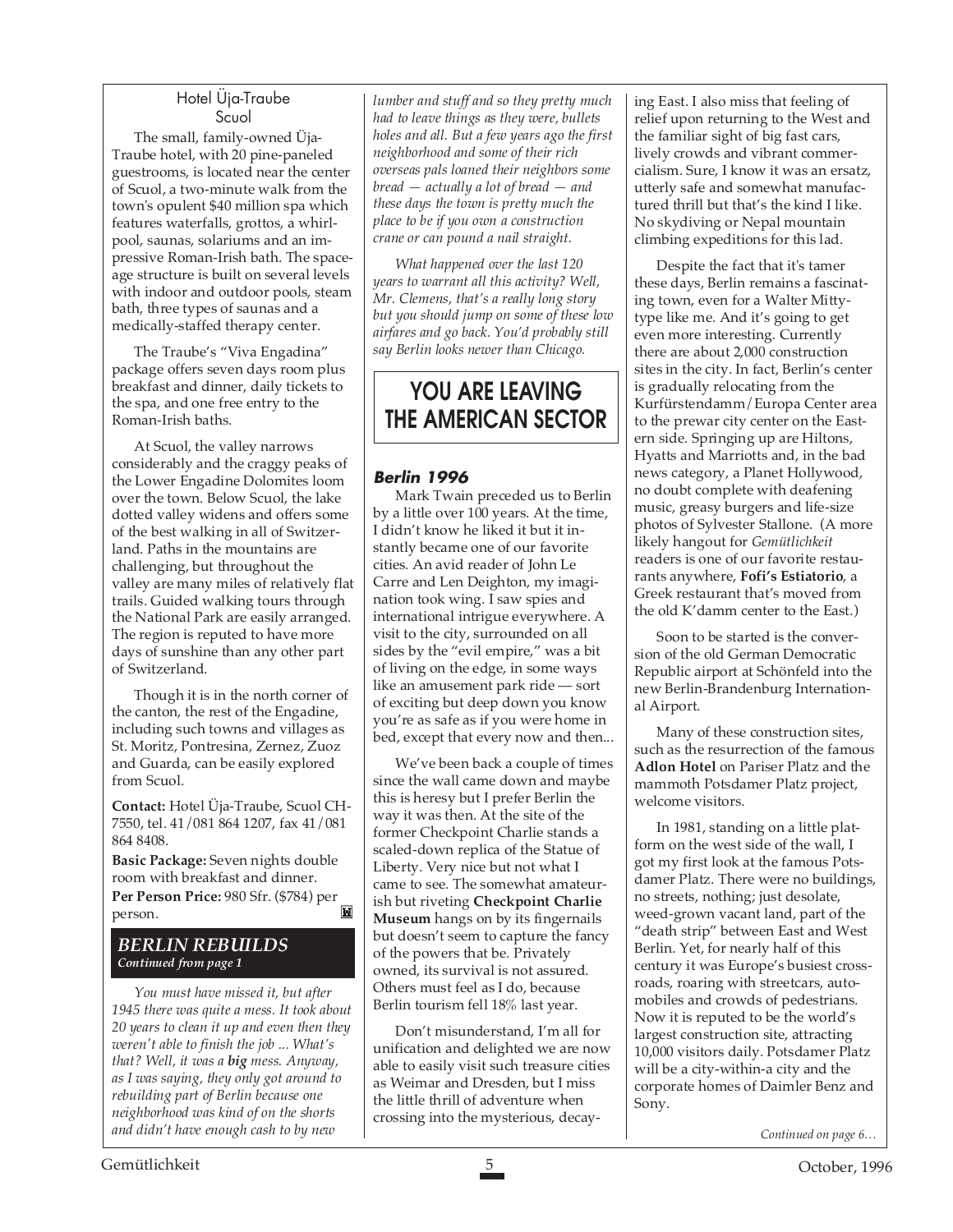#### *BERLIN REBUILDS Continued from page 5*

Headquarters for visitors to the site is the three-story **Info Box**, where computer graphics help tell the story of this complex project. There are models of the planned buildings plus displays that explain how the huge amounts of soil moved from the site are disposed of and what kind of power, water and communications lines are being laid underground. There is also a sort of virtual reality in which the visitor can enter buildings and conveyances which do not yet exist, such as the high-tech casino or the magnetic levitation train.

Some remarkable things are being done. Early this year, the ballroom of the bombed-out **Hotel Esplanade**, all that remained of the turn-of-thecentury hotel, was moved 75 yards along a specially built track to make room for a road.

Amazingly, Potsdamer Platz is said to be the world's largest *underwater* construction site. Divers work at the bottom of a pit, under the water table, to lay the foundation for the Daimler Benz building.

The Info Box, tel. 49 30/215-9868, is open daily from 9 a.m. to 7 p.m. Tours conducted by art:berlin, tel. 49 30/215- 9868, fax 49 30 215-3089, are \$10.

#### **Friedrichstrasse Revival**

The great prewar Berlin business and entertainment street was Friedrichstrasse. It bisects Unter den Linden about five blocks east of the Brandenburg Gate.

Here cavorted the likes of Kurt Weill and Lotte Lenya, Paul Klee, Walter Gropius, Sol Hurok, Bertolt Brecht, Greta Garbo, Marlene Dietrich, Werner von Braun, Vladimir Horowitz, Joseph Goebbels and Adolph Hitler.

After the war, the German Democratic Republic (GDR) wanted to widen Friedrichstrasse and build great hotels and shops, but of course there was no money and the plan died along with the street.

Now a glorious rebirth is underway which will return the street to its twenties' prominence. Some of it has

#### already happened:

Recently completed is the Friedrichstadtpassage in which the Paris department store **Galeries Lafayette** has opened.

Also dotted along its length are: at 158-164, the **Maritim Grand Hotel**; at the corner of Unter den Linden are exclusive restaurants — including a branch of the famous **Café Bauer** and shops in the DM 500 million (\$333,000) **Lindencorso**; two blocks south are the **Hofgarten on Gendarmenmarkt** and the new **Four Seasons Hotel**; then come the previously mentioned Galeries Lafayette; the dazzling mosaics of **Quartier 206** and, near the old Checkpoint Charlie, the **American Business Center**.

Only a few prewar buildings remain, the most important are located between Behrenstrasse and Französische Strasse.

A memorial is planned for the Checkpoint Charlie site, but the old wooden building is gone. — RHB

#### **Getting Around Berlin**

The Berlin Potsdam WelcomeCard for 29 DM (\$19.33) entitles the holder (plus up to three children) to 48 hours free bus and train travel throughout the city. With it come vouchers for free admissions or 50% discounts on sight-seeing tours, museums and recreational facilities in Berlin and Potsdam. There is also a 24-hour WelcomeCard.

The topography of Berlin is mainly flat but the area is so spread out that it is practical to tour only the central neighborhoods on foot. For the rest of it there is a good network of bike paths. Only experienced, urban cyclists should attempt the main roads. The local cycling association (Allgemeiner Deutscher Fahrradclub), Brunnenstr. 28, D-10119 Berlin, tel. 448-4724, fax 448-4729) offers a map which color codes streets as to safety for cyclists. The club also offers excursions through the city.

BVG (Berlin's public transport system) allows bikes on the U- and S Bahn, on ferries and in some cases even on the trams (space permitting) for the price of an additional ticket (DM 3.90). Bikes can be rented throughout the city and cost 15-30

DM (\$10-\$20) per day. Reserve in advance and inquire about special weekend or long-term rates.

**• Quo Radis, Tegeler Weg 105,** D-10589 Berlin (Chartottenburg), tel. 34436 I5

**• Zweirad-Bardt im Zentrum GmbH,** Kantstr. 88-91, D-10623 Berlin (Charlottenburg), tel. 323 8129.

**• Berlin by Bike,** Mockernstr. 92, D-10963 Berlin (Kreuzberg), tel. 216 91 77

**• Mietzner Fahrrad GmbH,** Hagelbergerstr. 53, D-10965 Berlin (Kreuzberg), tel. 785 94 88

**• Motor- und Radsport,** Gross-Ziehtener Str. 2, D-12309 Berlin (Lichtenrade), tel. 745 80 98

**• Fa. Kohnke** Albrechtstr. 18, D-10117 Berlin (Mitte), tel. 281 66 87

**• Ostrad GmbH,** Greifswalder Str. 9, D-10405 Berlin (Prenzlauer Berg), tel. 425 96 95

**• Fahrradvermietung Berlin am Europa Center,** Europa-Center, D-10789 Berlin (Charlottenburg), tel. 26120 94.

**• City-Rad Potsdam,** Am Bahnhof Potsdam Stadt, D-14473 Potsdam, tel. 0331/6190

#### **Places to Stay**

*Among the salutary effects of the Berlin construction boom has been a number of new hotels. The supply of hotel rooms is now better able to meet demand and, while rack rates remain high, some hotels will deal. When inquiring about rooms, be sure to ask about corporate, weekend, senior citizen and other special rates.*

#### Brandenburger Hof

Artfully remodeled, turn-of-thecentury apartment building with works of art and halogen lighting. Conveniently located in the heart of the western section of Berlin, not far from the Kurfürstendamm. Very elegant. Brandenburger Hof Hotel GmbH, Eislebener Strasse 14, D-10789 Berlin, tel. 030/214050, fax 030/ 21405100, singles 250 to 395 DM (\$167-\$263), doubles 290 to 445 DM (\$193-\$297)

Radisson Plaza Hotel Berlin Built in 1979 for officials and guests of the former East German government, this huge, 600-room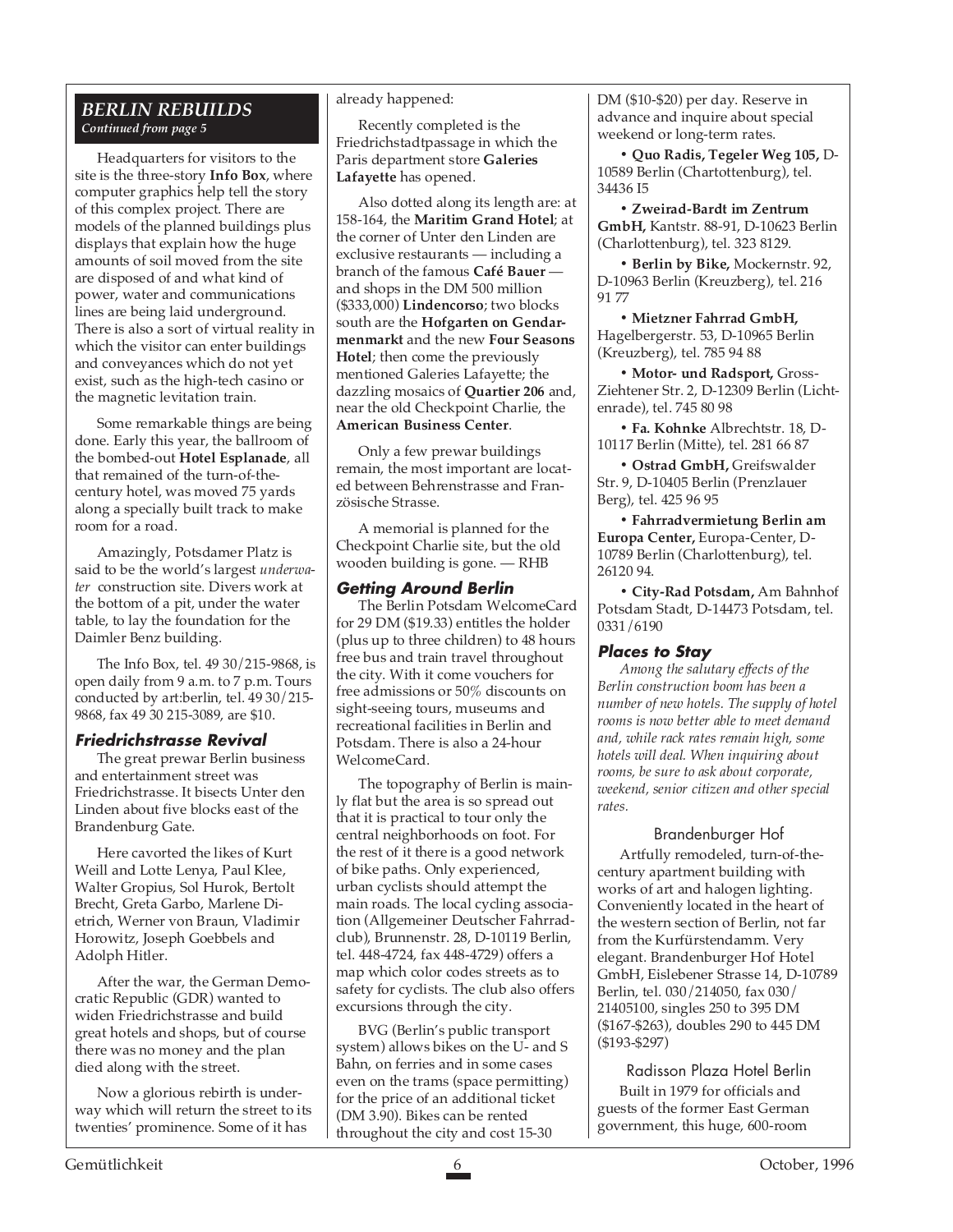hotel was brightened and extensively remodeled in 1992. Located in the center of activity in the East, just off Unter den Linden. Check on special weekend rates currently as low as \$130 per night for a double room with breakfast. Travelers 65 or over may qualify for even better discounts. Phone 800-333-3333 to book. Not a lot of charm but this is a five-star hotel with all the services, in a central location, for a super price. The rack rates listed below are another matter.

Radisson Plaza Hotel Berlin, Karl-Liebknecht Strasse 5, D-10178 Berlin, tel. 030/23828, fax 030/23827590, U.S. booking 800-333-3333. Singles 290/ 440 DM (\$193-\$293), doubles 340/490 DM (\$227-\$327).

#### Hotel Domus

The best small hotel value we've found in the western part of Berlin is the Domus, an eight-minute walk south on Uhlandstrasse from the K'damm. Its 73 spacious, spotlessly maintained, guestrooms are rented only to independent travelers — not groups. Some are designated "no smoking" and there is free parking. Ask for a corner room.

Hotel Domus, Uhlandstrasse 49 , D-10719 Berlin (Berlin-Wilmersdorf), tel. 030/882041, fax 030/8820410. Singles 159 (\$106), doubles 209 to 235 DM (\$139-\$157).

#### Hotel Kronprinz

At the west end of the Ku'damm, is the Kronprinz, a small, turn-of-thecentury town house priced below the more centrally located hotels. The hotel's Biergarten, under half a dozen chestnut trees, is a lovely spot on a warm evening and, in winter, one of the tall chestnuts is set ablaze with thousands of lights.

Hotel Kronprinz Berlin, Kronprinzendamm 1 , D-10711 Berlin, (Berlin-Wilmersdorf), tel. 030/896030, fax 030/8931215, singles 145 to 185 DM (\$97-\$123), doubles 185 to 240 DM (\$123-\$160).

#### Novotel Berlin Airport

Travelers arriving on late flights or departing in the early morning may want to spend a night close to the airport. The most convenient hotel for Berlin-Tegel airport is the Novotel

Berlin Airport. There is a shuttle bus to the airport.

Novotel Berlin Airport, Kurt-Schumacher-Damm 202, D-13405 Berlin, tel. 030/41060, fax 030/ 4106700, singles 187 DM (\$125), doubles 219 DM (\$146).

#### **Places to Eat**

*Berlin: Das Magazine* recommends places to eat and drink in the emerging sections of town:

**Galeries Lafayette**, Center, Friedrichstrasse/ Französische Strasse. Food stalls on the ground floor feature cuisine from the Mediterranean coasts.

**Café Adler**, Kreuzberg, Friedrichstrasse 206, tel. 25189 65. In an historic pharmacy at the former Checkpoint Charlie. No doubt many spies hung out here. During the Cold War it was the only restaurant with a view of the border fortifications.

**Cafe Bauer im Grand Hotel**, Center, Friedrichstrasse 158-164, tel. 20 27 32 03. The atmosphere is Berlin in the twenties.

**Cafe Lebensart**, Center, Unter den Linden 69-73, tel. 229 0018. Near the Brandenburg Gate.

**Café Einstein**, Center, Unter den Linden 42, tel. 204 36 32. A new branch of a famous café.

**Borchardt**, Center, Französische Strasse 47, tel. 238 54 50. A beautifully restored bistro dating from the 1870s.

**Sale e Tabacchi**, Kreuzberg, Kochstrasse 18, tel. 252 1 I 55. Refined cuisine.

**Reinhards**, Center, Poststrasse 28, tel. 242 52 95. Another bistro.

**Fofi's Estiatorio,** Center, Rathausstrasse 25, tel. 242 34 35. Longtime *Gemütlichkeit* favorite has relocated to the new center.

**Porta Brandenburgo**, Center, Wilhelmstrasse 87188, tel. 229 95 87. Italian.

**Skales**, Center, Rosenthaler Strasse 12, tel. 283 30 06. Greek. Chic.

**Oren,** Center, Oranienburger Strasse 28, tel. 282 82 28. Middle eastern.

#### **Recommended Berlin Reading**

Vassiltchikov, Marie. *Berlin Diaries, 1940-1945*. Alfred A. Knopf, 1987.

Clare, George. *Before the Wall, Berlin Days, 1946-1948*. Dutton, 1990.

Shirer, William L. *Berlin Diary, The Journal of a Foreign Correspondent, 1934-1941*. The American Past, Bookof-the-Month-Club, Inc., 1987.

Friedrich, Otto. *Before the Deluge, A Portrait of Berlin in 1920's.* Harper & Row, 1972.

#### **Major Christmas Markets in Germany**

| Nov. 22-Dec. 23 | Hamburg         |
|-----------------|-----------------|
| Nov. 25-Dec. 23 | Düsseldorf      |
| Nov. 25-Dec. 23 | Kassel          |
| Nov. 26-Dec. 23 | Wiesbaden       |
| Nov. 27-Dec. 22 | Frankfurt       |
| Nov. 28-Dec. 22 | Lübeck (Town    |
|                 | Hall)           |
| Nov. 28-Dec. 22 | Heilbronn       |
| Nov. 28-Dec. 23 | Freiburg        |
| Nov. 28-Dec. 23 | <b>Bremen</b>   |
| Nov. 28-Dec. 23 | Bamberg         |
| Nov. 29-Dec. 22 | Rothenburg      |
| Nov. 29-Dec. 1  | Schwabisch Hall |
| Nov. 29-Dec. 9  | Lübeck (Holy    |
|                 | Ghost Hosp.)    |
| Nov. 29-Dec. 23 | Stuttgart       |
| Nov. 29-Dec. 23 | Würzburg        |
| Nov. 29-Dec. 23 | Aschaffenburg   |
| Nov. 29-Dec. 23 | Bayreuth        |
| Nov. 29-Dec. 23 | Coburg          |
| Nov. 29-Dec. 23 | Lübeck (St.     |
|                 | Mary's)         |
| Nov. 29-Deo. 24 | Nürnberg        |
| Nov. 29-Dec. 24 | Augsburg        |
| Nov. 30-Dec. 22 | Chemnitz        |
| Nov. 30-Dec. 19 | Straslund       |
| Nov. 30-Dec. 22 | Rostock         |
| Nov. 30-Dec. 22 | Dresden         |
| Nov. 30-Dec. 24 | Munich          |
| Nov. 30-Dec. 22 | Hanover         |
| Dec. 1-Jan. 5   | Berlin          |
|                 |                 |

 Many of these cities offer special Christmas Market packages as well as city passes. For further info contact the German National Tourist Office 122 E 42nd St, New York NY 10168-0072, tel. 212-661- 7200, fax 212-661-7174 or 11766 Wilshire Blvd., #750, Los Angeles CA 90025, tel. 310-575-9799, fax 310-575-1565.